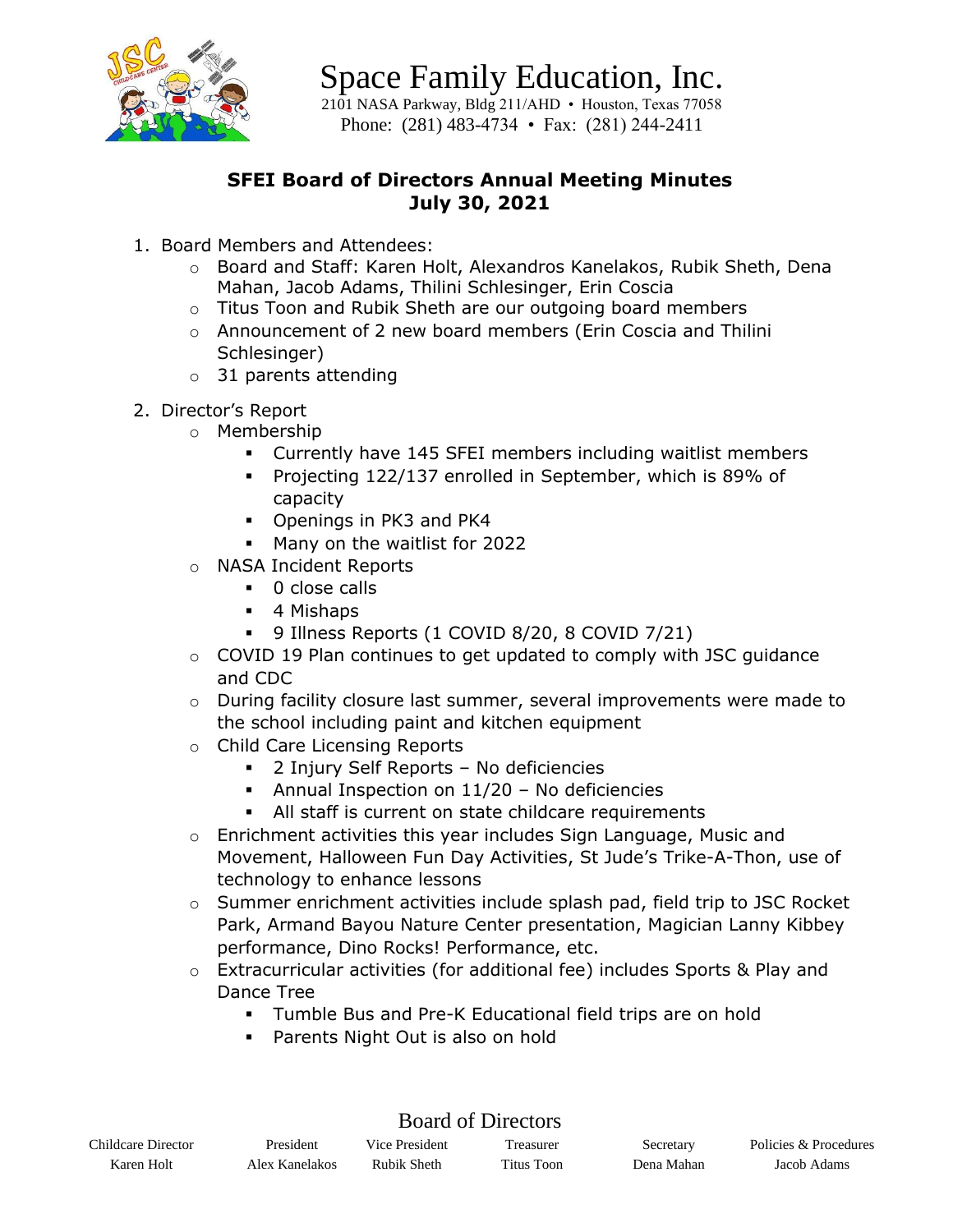

2101 NASA Parkway, Bldg 211/AHD • Houston, Texas 77058 Phone: (281) 483-4734 • Fax: (281) 244-2411

- Looking forward to 2021-2022
	- Exploring foreign language and other classes that can be done safely
	- New Program Coordinator Ms. Amalia
- o 2020 Parent Survey Plan Results were presented including:
	- **·** Invested in Brightwheel
	- Less screen time in classrooms
	- Following USDA Healthy Plate Guidelines with as additional fresh foods
	- Hired 2 new teachers with Child Development Associate **Certifications**
	- Staff and teachers were given a salary increase
- 3. Annual Report: Treasurer
	- o SFEI 2020-2021 Actual

## **Income vs Expenses Report**

|                                             |    | Income (\$) Amount |                                                                                                   | Expense (\$) Amount                   |    |                                                                                                                  |          |
|---------------------------------------------|----|--------------------|---------------------------------------------------------------------------------------------------|---------------------------------------|----|------------------------------------------------------------------------------------------------------------------|----------|
|                                             |    |                    | Tuition Fees<br>Drop-in Fees<br>State Grants<br>Supply Fees<br><b>Pund Raisers</b><br>Member Fees |                                       |    | salary / Bonus<br><b>Employee Benefits</b><br>Kitchen & Cleaning<br>Supplies<br>Payroll Taxes<br>school Supplies |          |
|                                             |    |                    | Discounts / Credits                                                                               |                                       |    | Accounting/Legal/Consult<br>ant/Liability                                                                        |          |
| Category                                    |    | Income (\$) Amount | %                                                                                                 |                                       |    |                                                                                                                  |          |
| <b>Tuition Fees</b>                         | s  | 1,113,458          | 109%                                                                                              | Category                              | s  | <b>Expense (S) Amount</b><br>815,355                                                                             | ℁<br>69% |
| Drop-in Fees                                | s  | 6,121              | 1%                                                                                                | Salary / Bonus                        |    |                                                                                                                  |          |
| <b>State Grants</b>                         | \$ | 4,713              | 0%                                                                                                | <b>Employee Benefits</b>              | s  | 148,724                                                                                                          | 13%      |
| Supply Fees                                 | \$ | 5,775              | 1%                                                                                                | Kitchen & Cleaning Supplies           | s  | 59,945                                                                                                           | 5%       |
| <b>Fund Raisers</b>                         | \$ | 742                | 0%                                                                                                | Payroll Taxes                         | \$ | 59,561                                                                                                           | 5%       |
| Member Fees                                 | s  | 3,455              | 0%                                                                                                | School Supplies                       | \$ | 38,354                                                                                                           | 3%       |
| Discounts / Credits                         | s  | (113, 486)         | $-11%$                                                                                            | Accounting/Legal/Consultant/Liability | 5  | 60,745                                                                                                           | 5%       |
| <b>Total Income</b>                         | s  | 1,020,778          | 100%                                                                                              | <b>Total Operating Expenses</b>       | s  | 1,182,684                                                                                                        | 100%     |
| *Results in \$161,906 in Net Operating Loss |    |                    |                                                                                                   |                                       |    |                                                                                                                  |          |

- o 2021-2022 Budget Focus Items
	- Board approved a tuition increase of 1% for the 2021/2022 school year.
	- Assumes a 93% capacity of membership.
	- Increase also help offset the continual increase of insurance costs and salary increases.
	- Board did approve an increase for teacher salaries of 9% and year end Teacher/Admin Bonuses.

| Childcare Director | President      | Vice President | <b>Treasurer</b> | Secretary  | Policies & Procedures |
|--------------------|----------------|----------------|------------------|------------|-----------------------|
| Karen Holt         | Alex Kanelakos | Rubik Sheth    | Titus Toon       | Dena Mahan | Jacob Adams           |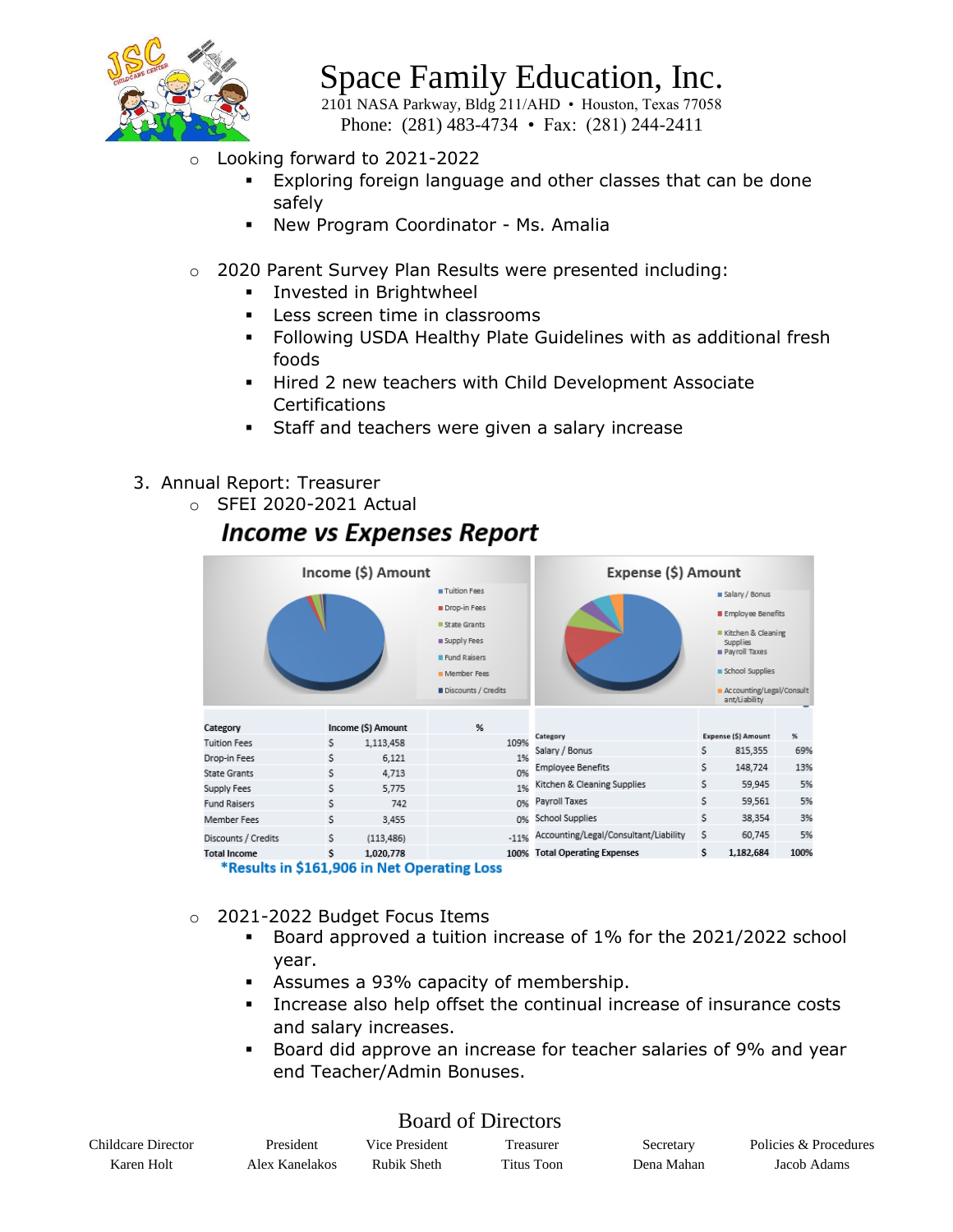

2101 NASA Parkway, Bldg 211/AHD • Houston, Texas 77058 Phone: (281) 483-4734 • Fax: (281) 244-2411

- Did not reinstate week of vacation reimbursement, which saves SFEI about \$12,000 per year.
- Tuition increase of 1% will not cover all these additional costs, but SFEI plans to slowly eat into the remaining excess funds not allocated
- SFEI secured an additional PPP loan in the amount of \$207,000. The PPP loan is eligible for full or partial forgiveness if the money is used for qualifying costs including payroll, rent, mortgage interest, or utilities.
- o SFEI Proposed 2021-2022 Budget



### **Income vs Expenses Report**

\* Result in a \$18,415 Net Operating Loss

- 4. 2021 Annual Survey Results
	- o Received 41 responses
	- o Ratings
		- Received positive ratings for center news communications, staff availability to address concerns and staff integration with children
		- Received lower ratings for weekly lesson plans, field trips, and daily ops communication
	- o Ranking of Areas of Importance
		- **Safety, Education/Curriculum and School cleanliness were ranked** as the top 3
		- New technology and new classroom and outdoor areas were ranked as the bottom 2

| Childcare Director | President      | Vice President | Freasurer  | Secretary  | Policies & Procedures |
|--------------------|----------------|----------------|------------|------------|-----------------------|
| Karen Holt         | Alex Kanelakos | Rubik Sheth    | Titus Toon | Dena Mahan | Jacob Adams           |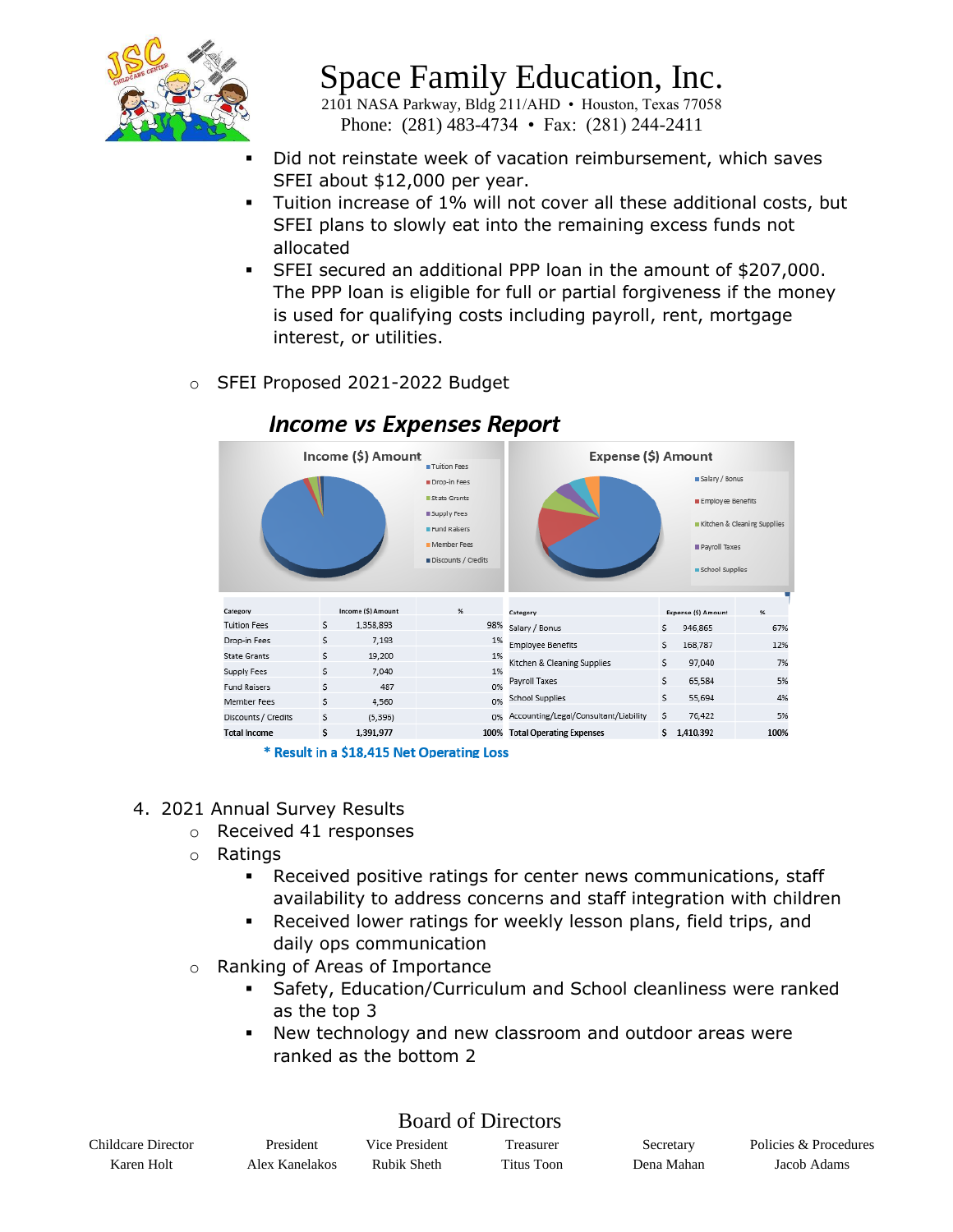

2101 NASA Parkway, Bldg 211/AHD • Houston, Texas 77058 Phone: (281) 483-4734 • Fax: (281) 244-2411

- **Improvements** 
	- Highlights were more communication, more enrichment/STEM activities, more fresh food options, getting past COVID-19, new video system, more teacher training, and extended hours
- o Feedback on Curriculum
	- Reduce screen time
	- Understanding/communication of lesson plans
	- More challenging curriculum
	- **Emotional growth**
- o Funding Reinvestment
	- **EXE** Teacher retention/pay/bonuses was the top response
	- **Emphasis on teacher training**
	- **EXECT Student life skills training and more enrichment activities**
- o Challenges with COVID-19 and Lessons Learned
	- More teacher interactions and communication. Brightwheel does not replace in-person interactions
	- **EXEC** Families appreciated the use of masks by staff
	- **•** Sanitation
	- Better emotional supports
- o Anything other suggestions?
	- Lots of kudos to staff
	- Offering fee-based classes
	- Different ways to raise funds outside scholastic book club
	- More parent teacher conference
- 5. COVID Policy Updates
	- $\circ$  Thanks to all the parents for your support, being flexible, and being compassionate!
	- o There are a surge of cases in the community and we are also seeing that manifest in our school.
	- $\circ$  Countermeasures to specifically address this recent uptick include:
		- Staff required to wear KN95 masks until further notice
		- Reduced occupancy in the staff breakroom
		- Hiring new staff member with disinfection and cleaning
		- More active in sending symptomatic children, close contact children, and siblings home
		- Disciplinary action for staff that do not adhere to policies
		- Postponing class transitions
	- $\circ$  Reminder of policies including staying home if child or anyone in the home has symptoms